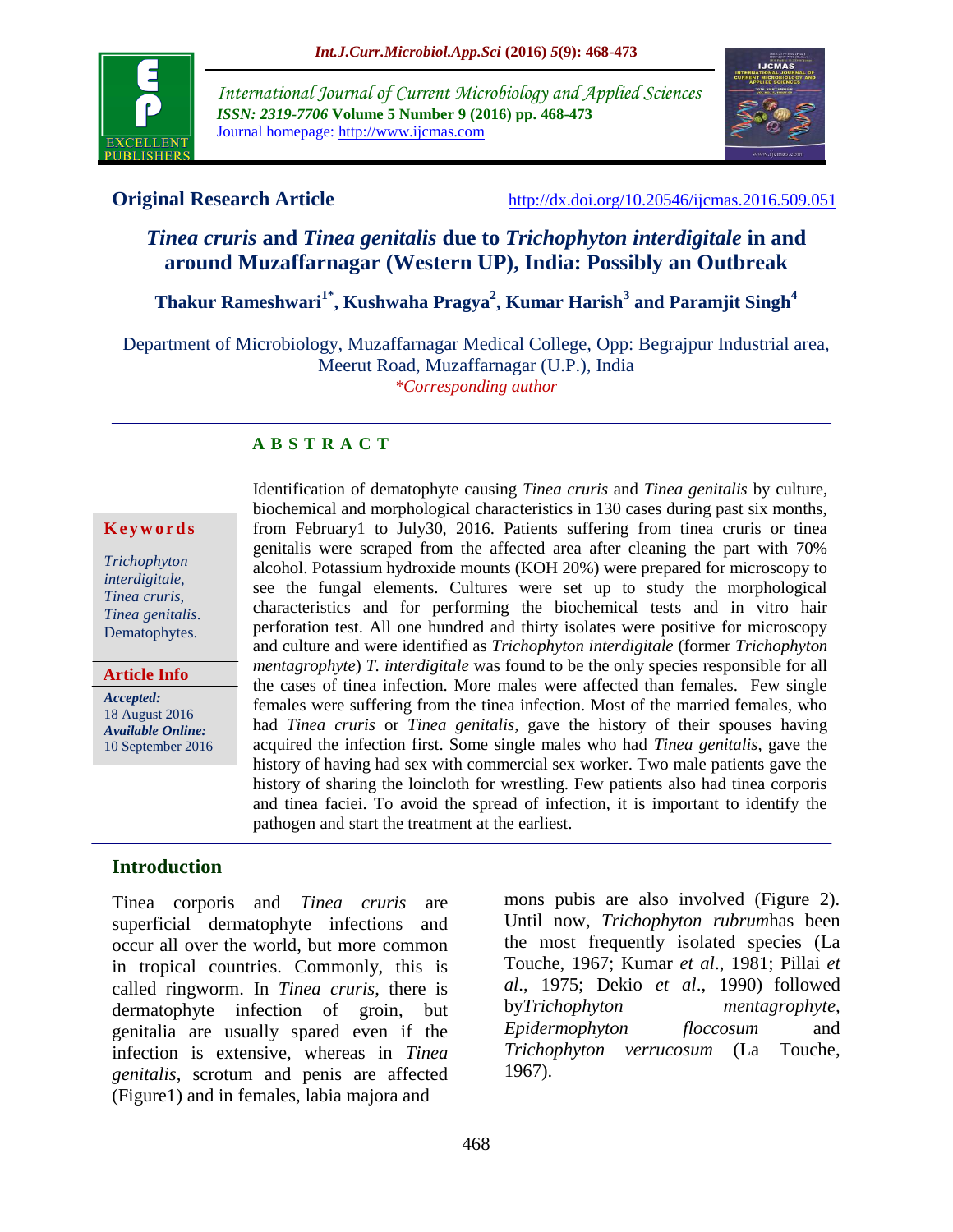Spread of infection can be human to human, from animals and from soil.

Surprisingly, we started receiving many cases of *Tinea cruris* and *Tinea genitalis* all due to *Trichophyton interdigitale*early this year. Majority of the cases gave history of having had *Tinea cruris*/*Tinea genitalis* prior to tinea infection of other parts of the body. Non-had concomitant infection such as *Tinea pedis* or *Tinea unguium*. In this study, the patients gave varied history about how they got infected. Very few gave history of sexual contact in cases of *Tinea cruris* or *Tinea genitalis*. Two patients gave history of sharing langota (loin Cloth) used for wrestling in India.

### **Patients and Methods**

During the past six months starting from Feb1, 2016to July 30, 2016, 130patients either with *Tinea cruris* or *Tinea genitalis* were enrolled for the study.

Only those patients with *Tinea cruris* or with *Tinea genitalis* were enrolled, who were not on antifungal drugs for past 4 weeks and lesions were of less than six months duration and in the age group 15-70 years.

Skin scrapings were taken from the affected areas in groin or from genital lesions if involved after thoroughly cleaning the lesions with 70% alcohol. Scrapings were also taken from any concomitant lesion elsewhere, e.g. toe nail, tenia pedis ortenia corporis if any and was processed and cultured separately in order to differentiate between autoinfection or mixed infection.

All the samples were examined for fungal elements in KOH 20% mount under high power of the microscope for fungal hyphae. Sabouraud's dextrose agar supplemented with cycloheximide and chloramphenicol

was used and plates were incubated at 30°C. Both positive and negative samples were inoculated on Sabouraud's Cycloheximide Chloramphenicol Agar (HI Media). Culture positive plates were seen for colony characteristics both on surface and reverse (Figure 3 and 5). Lacto phenol Cotton Blue (LCB) preparations by teased mount method and scotch tape method were prepared to study the microscopic structures in details (Figure4 and 6). Urease test and in vitro hair perforation tests were performed for the confirmation of *Trichophyton interdigitale* species. Also, other standard tests needed for the identification of dermatophytes were performed according to the description given in various textbooks, manuals, and journals (Nenoff *et al*., 2014; Rippon, 1988; Kwon-Chung *et al*., 1992; Larone, 2002; Vena *et al*., 2012).

Our study has limitation, because of the lack of molecular typing. It is impossible to differentiate between anthropophilic and zoophilic strains of *T. interdigitale,* because morphological differentiation by classical microscopic and biochemical methods is often problematic even in the hands of experienced mycologist.

## **Clinical Results**

Most of the patients with *Tinea cruris* presented with extensive annular scaly lesions with central clearing. In male patients with *Tinea genitalis* along with the involvement of groin, there were scaly lesions on penis and scrotum. In female patients of *Tinea genitalis*, besides lesions in groin, there were erythematous, annular scaly lesions on mons pubis and labia majora.Non of our patients either with *Tinea cruris* or *Tinea genitalis* had pustular lesions or involvement of inguinal lymph nodes.

Out of a total 130 patients enrolled (84 males and 46 females), *Tinea cruris* was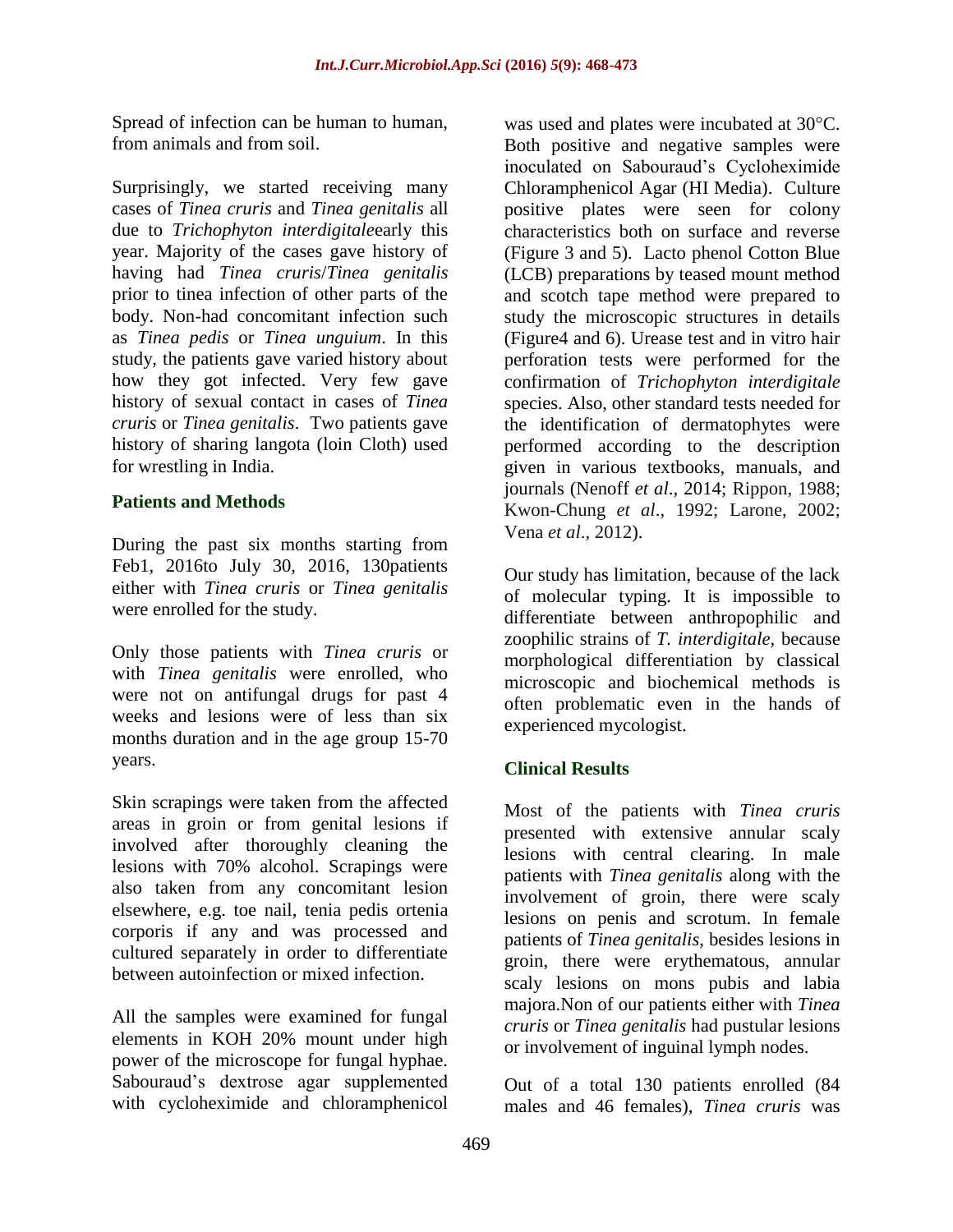more common in the age group 26-35 year both in males  $(n=18[21.428\%)$  and in females 14 (30.434%) *Tinea genitalis* was also found to be more common in the same age group: males  $(n=10$  [11.9047%]) and in females  $(n=4[8.695\%])$  (Table 1). There were 7 couples in different age groups, who had *Tinea cruris*.

### **Mycological Results**

Intrestingly, *T. interdigitale* was isolated from all the cases. Out of 100 cases with *Tinea cruris*, white cottony growth was seen in (n=75 [75%]), mixedi.e. partly granular and partly cottony in (n=22[22%]) and granular in  $(n=3[3\%])$ .

Isolates from *Tinea genitalis* cases also had

varied colony appearanceand out of 30 cases: White cottony was seen in (n=10 [33.33%]), Mixed appearance  $(n=14[46.66\%])$  and granular  $(n=6[20\%])$ .

#### **Discussion**

A recent report of tourists from Switzerland having visited South East Asia and having protected sex with commercial sex workers and later suffered from severe inflammatory *Tinea genitalis* due to *T. interdigitale*. Some of them even required hospitalization on their return (Luchsinger *et al*., 2015). *Tinea genitalis* has been reported from India from time to time in isolated reports (Pandey *et al*., 1981; Vora *et al*., 1994; Mukopadhyay, 2005). It is more common in hot and humid climate of tropics.

| Age in years | Tinea cruris |               | <i>Tinea genitalis</i> with<br><b>Tinea cruris</b> |               |
|--------------|--------------|---------------|----------------------------------------------------|---------------|
|              | <b>Male</b>  | <b>Female</b> | <b>Male</b>                                        | <b>Female</b> |
| 15-25        | 32           | 8             |                                                    | 3             |
|              | (38.096%)    | $(17.391\%)$  | (8.333%)                                           | (6.5217%)     |
| $26 - 35$    | 18           | 14            | 10                                                 |               |
|              | (21.428%)    | $(30.434\%)$  | (11.9047%)                                         | (8.695%)      |
| 36-45        |              |               | 3                                                  |               |
|              | (8.333%)     | (8.695%)      | (3.571%)                                           | (6.5217%)     |
| $46 - 55$    |              | 10            |                                                    |               |
|              | (8.333%)     | (21.739%)     |                                                    |               |
| <b>Total</b> | 64           | 36 (78.260%)  | 20                                                 | 10            |
|              | $(76.190\%)$ |               | $(23.808\%)$                                       | (21.739%)     |

**Table.1**

**Fig.1** *Tinea genitalis* (Annular scaly lesions with central clearing and scaly lesions of penis and scrotum

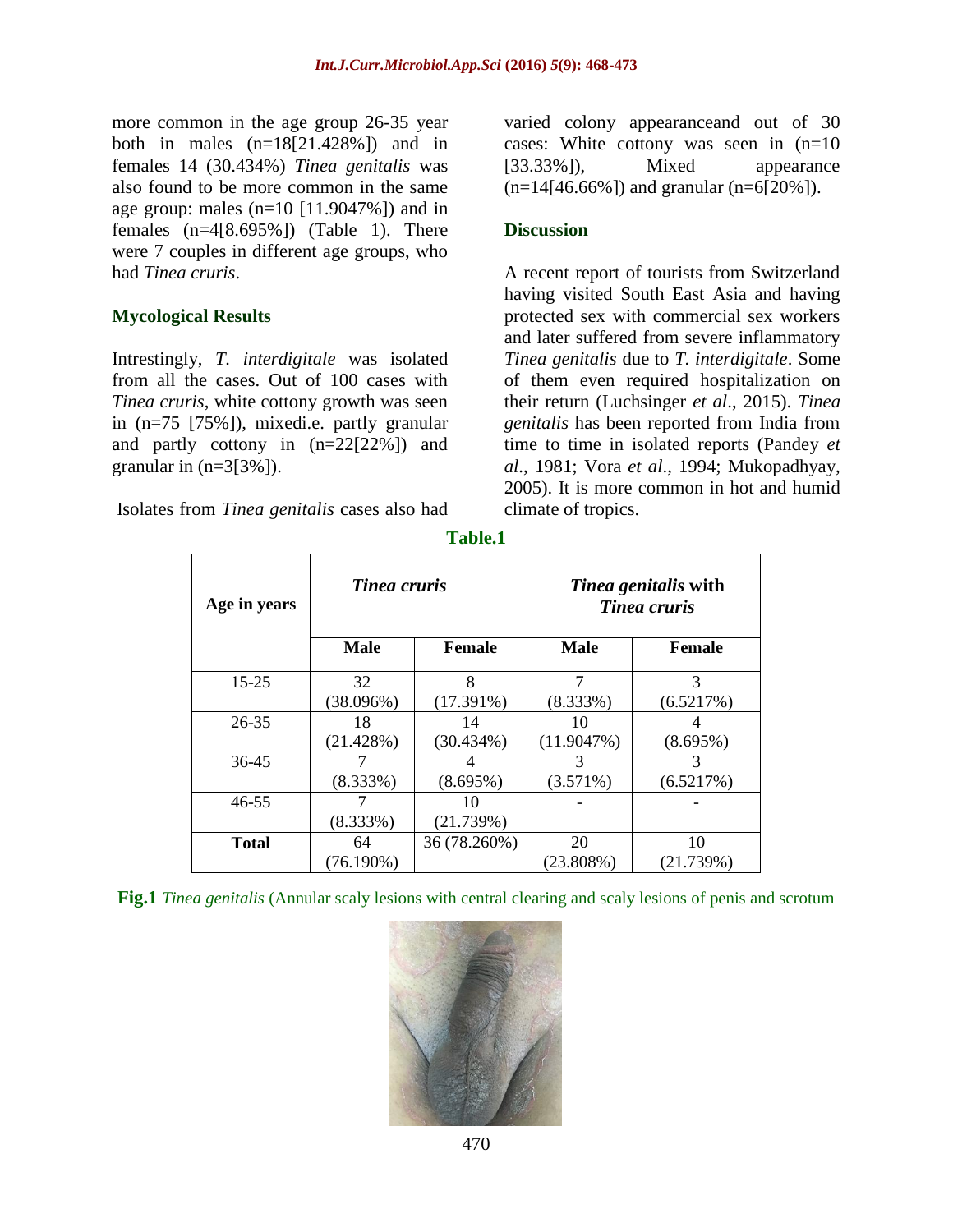**Fig.2** *Tinea genitalis* (Extensive scaly lesions of groin along with involvement of mons pubis and labia majora.



**Fig.3** Cottony growth of *T. interdigitale*



**Fig.4** LCB mount



**Fig.5** Powdery growth of *T.interdigitale* (Zoophilic strain)

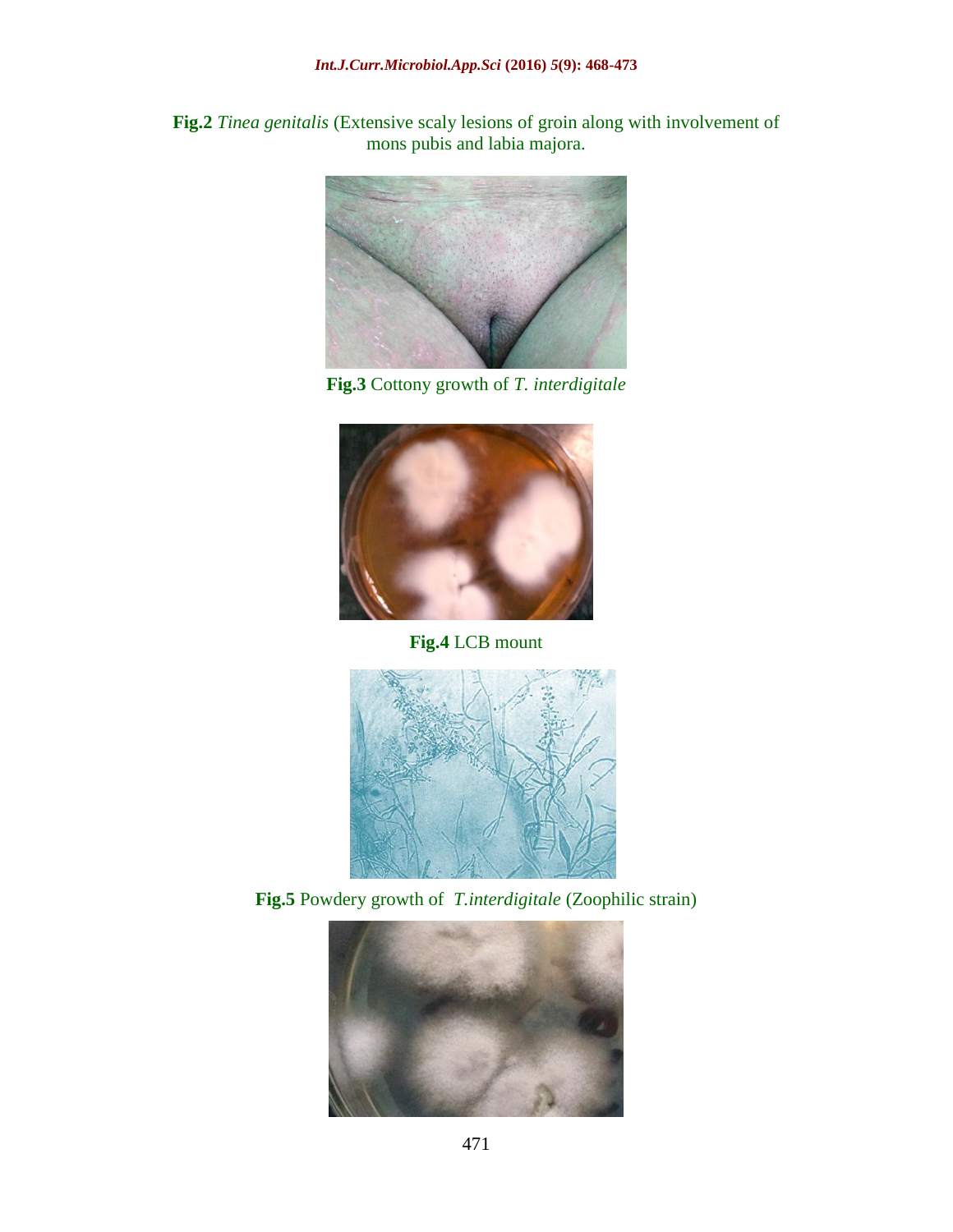#### *Int.J.Curr.Microbiol.App.Sci* **(2016)** *5***(9): 468-473**

#### **Fig.6** LCB mount (Abundant sporulation)



In a study by Kumar *et al.,* (1981) they found 1% genital involvement in 2200 cases of dermatophyte infections. In another study by Pandey *et al.,* 20% patients with *Tinea cruris* also had genital involvement (Pandey *et al*., 1981).

Few male patients gave history of having had sex with commercial sex workers. One of the male patients gave history of being homosexual and had genital molluscum contagiosum. In case of female patients, especially married ones gave the history of their spouses suffering from *Tinea cruris*.

In one study of nine cases of *Tinea genitalis* by Romano *et al* from Italy (Romano *et al*., 2005), five cases of *Tinea genitalis* were due to *T. rubrum,* two due to *E. flocossum* and two due to *T. interdigitale*. There is no mention of sexual transmission, but concurrent infections like *Tinea unguium* of toenail, tinea pedis and tinea barbae is mentioned. *Tinea genitalis* and *Tinea cruris* can be transmitted sexually as well as by other means and it can be caused by both zoophilic and anthropophilic dermatophytes. None of our patients had highly inflammatory and pustular lesions, which goes in favour of infectionsbeing caused by anthropophilic strain of *T. interdigitale*. Also, lesions cleared after two weeks of treatment with Terbinafine 250 mg once a day.

In conclusion, all cases of *Tinea cruris* should be examined carefully for tinea ganitalis. Though *Tinea genitalis* doesn't qualified to be called sexually transmitted infection, but *Tinea cruris* and *Tinea genitalis* can actually be transmitted sexually. Condoms have no role in the prevention of transmission of the infection. Lesions on the genital area should be looked for carefully, because it may point at the promiscuous sexual behaviour of the person and can help in diagnosing other sexually transmitted infections.

#### **References**

- Dekio, S., Qin, L., Kawasaki, Y. *et al*. 1990. Tinea of scrotum: report of a case presenting as lichenified plaques. *J. Dermatol.,* 17: 448-51.
- Kumar, B., Talwar, P., Kaur, S. 1981. Penile tinea. *Mycopathologia*, 75: 169–72.
- Kwon-Chung, K.J., Bennett, J.E. 1992. Dermatophytoses (Ringworm, Tinea, Dermatomycoses). In: Medical Mycology. 2nd ed. Philadelphia, PA: *Lea and Febige,* 105–170.
- La Touche, C.J. 1967. Scrotal dermatophytosis. *Br. J. Dermatol.,* 79: 339–44.
- Larone, D.H. 2002. Dermatophytes. In: Medically Important Fungi: A Guide to Identification. 4th ed. Washington DC: American Society for Microbio-